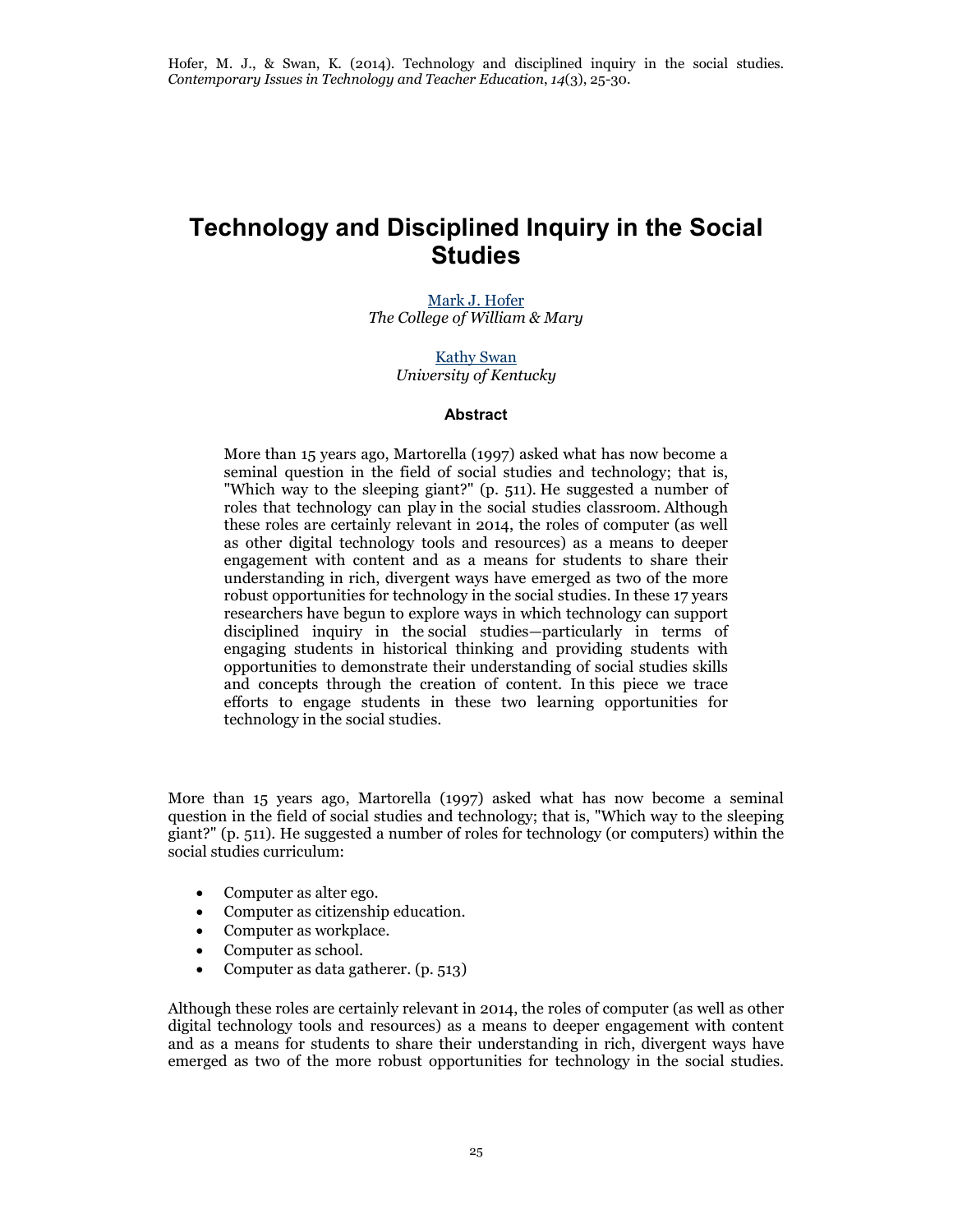In these 17 years, we have noted these two trends in the research literature. In the early 2000s, a number of studies explored how best to leverage Web-based archives and databases of digitized historical documents to "think historically" (Kobrin, 1996; Levstik & Barton, 2001; Wineburg, 1991) in K-12 classrooms. A number of social studies education researchers have explored efforts to leverage digitized primary source documents in this form of disciplined inquiry in history (e.g., Hicks, Doolittle & Lee, 2004; Friedman, 2006, Saye & Brush, 1999, 2004, 2006).

More recently researchers have explored how role playing games and simulations build both historical thinking skills and historical empathy (Atkinson, 2010; Devlin-Sherer, & Sardone, 2010; Lee & Probert, 2010; McCall, 2011). In geography education, Keiper (1999), Linn (1997), and Gomez (2103) have explored ways to leverage GIS technology to promote disciplinary thinking.

In terms of content creation, researchers have explored the use of wikis and collaborative word processors to enable students to collaborate on historical inquiry (Heafner & Friedman, 2008; Roberts, 2013; Stoddard, Hofer, & Buchanan, 2008). Others have explored how technology tools can be used to encourage democratic education (Hostetler, 2012), critical thinking and problem solving (Fitchett & Good, 2012; Ray, Faure, & Kelle, 2013) and support student exploration, inquiry and publishing (Gentry, 2008; Kulla-Abbott & Polman, 2008; Journell, 2009; Schneidermann, 2008). These studies provide some sense of the broad-ranging emergent scholarship on technology in the social studies.

Our work has examined technology as a support for disciplined inquiry and content creation within the social studies by exploring those technology tools and resources that are strongly connected with key social studies disciplinary practices that also seem to fit within a historical, geographic, economic, and civic classroom context. In this line of inquiry, we have studied the use of digital primary sources (e.g., see Swan, Hofer, & Locascio, 2008) as a way for students to work with the same historical sources as historians.

In our more recent and most sustained line of inquiry, we have focused on the role of computer as content-creation tool in the context of student-created documentary films (Hofer & Swan, 2007, 2008; Swan, Hofer, & Levstik, 2008; Swan, Hofer, & Swan, 2011). Primarily, we have worked within high-stakes testing classrooms alongside teachers who are attempting ambitious work (Grant, 2003) within practical constraints, including the scarcity of planning and instructional time, the inevitable challenges with technology access and troubleshooting, and the pressures of high stakes testing. Most recently, we have shifted our focus to uncover the possibilities to engage students in authentic intellectual work (as defined by Newmann, King, & Carmichael, 2009) in documentary creation.

In our most recent study, we analyzed a set of student-created digital documentary projects constructed in a standards-based, eighth-grade United States history classroom (Swan & Hofer, 2013). By holistically examining the student work throughout each stage of the process, we sought to ascertain the rigor of authentic intellectual work evident in the students' projects.

Although the students demonstrated a moderate to significant degree of authentic intellectual work in creating their films, we noted that the documentary medium is illdefined for the K-12 classroom. Teachers and students may be avid consumers of media, including documentary films, but they are not necessarily proficient in effectively producing their own original work (Hobbs, 1998).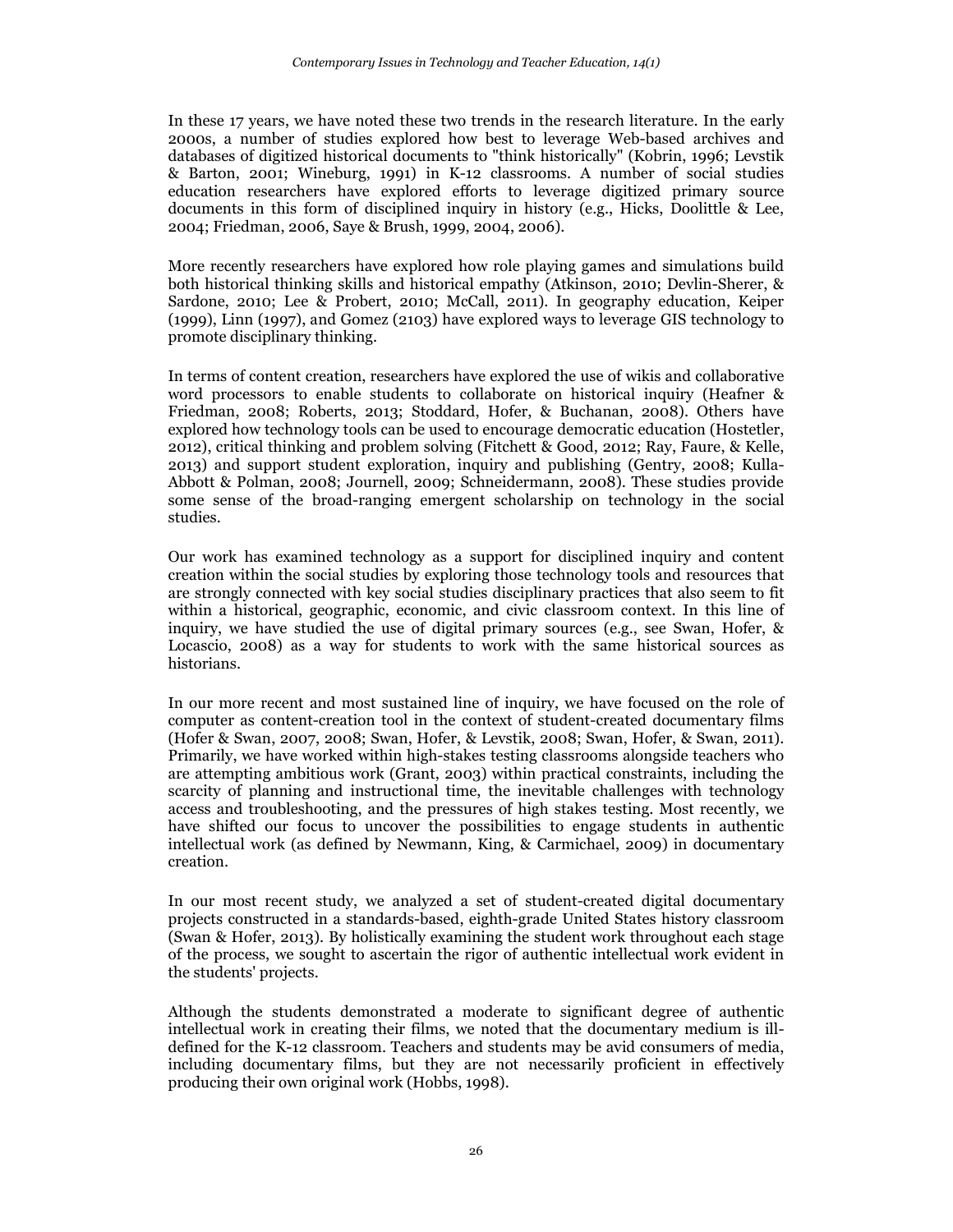Filmmaking is an academic and professional discipline in and of itself, including different modes, purposes, techniques, and genres. Just as historical thinking scholars have tried to define the skills to be emphasized in the K-12 classroom, a clear delineation of filmmaking skills would be helpful for teachers as they design and implement filmmaking projects.

Guiding students in creating their own documentary films is a daunting proposition for social studies teachers who are responsible for teaching content and skills in a way that balances disciplinary skills and thinking with state-mandated tests that often emphasize a shallow understanding of content. Other researchers in history education have noted that novices often struggle with developing historical interpretations regardless of the medium (Levstik & Barton, 2005; Brush & Saye, 1999; Fischer, 1970; Saye & Brush, 2006; Stearns, Seixas, & Wineburg, 2000; VanSledright, 2002).

Students in our recent study were no different—creating a synthesized, evidenced-based interpretation was challenging. Teachers wanting to pursue documentary making as a medium for historical interpretation need to think about not only the challenges present with historical interpretation but also the challenges present in changing both the form and function of the interpretation using technology.

Even with all these challenges, however, we remain convinced that engaging students in authentic intellectual work is a worthy goal. We have consistently found in our research that students are both intellectually and affectively engaged in the process of content creation with digital tools—particularly through documentary making.

We have attempted to help teachers to leverage this engagement, combined with standards-based assessment, by designing and developing a four-phase classroom documentary facilitation process (Swan & Hofer, 2014). We worked with documentary filmmakers and teachers experienced in leading documentary projects to develop this production process and a complementary assessment rubric that we hope will highlight aspects of this work that honors the contributions from both disciplines of filmmaking and history. These phases and assessments can serve as pedagogical scaffolds for teachers and students, as well as an aid in researching classroom documentary projects.

Like other researchers, we continue to be inspired by Martorella's charge to awaken a potential giant for social studies education. Like many others, we were optimistic and excited about the possibilities of using digital technology tools and resources in ways that encourage disciplinary thinking 17 years ago. We have, however, been challenged to find content-based rationales for the use of technology in the reality of standards-based classrooms.

The narrative has shifted somewhat over the years to reflect a 21st-century skills approach to legitimize technology use in the classroom. Rather than engaging students in meaningful content-based learning, an emphasis on helping students develop the digital literacies they will need to be effective contributors in the global economy seems to be the more compelling rationale. In fact, we would assert that this challenge of identifying and then implementing disciplinary-based rationales for technology use is more persistent and problematic than the typical barriers often cited limiting technology use (e.g., access to computers, software difficulties, etc.).

The recent standards reform movement offers much promise in reconciling the tension of ambitious instructional practice and pressing curricular demands. The Common Core English Language Arts standards (as well as the College, Career, and Civic Life, or C3,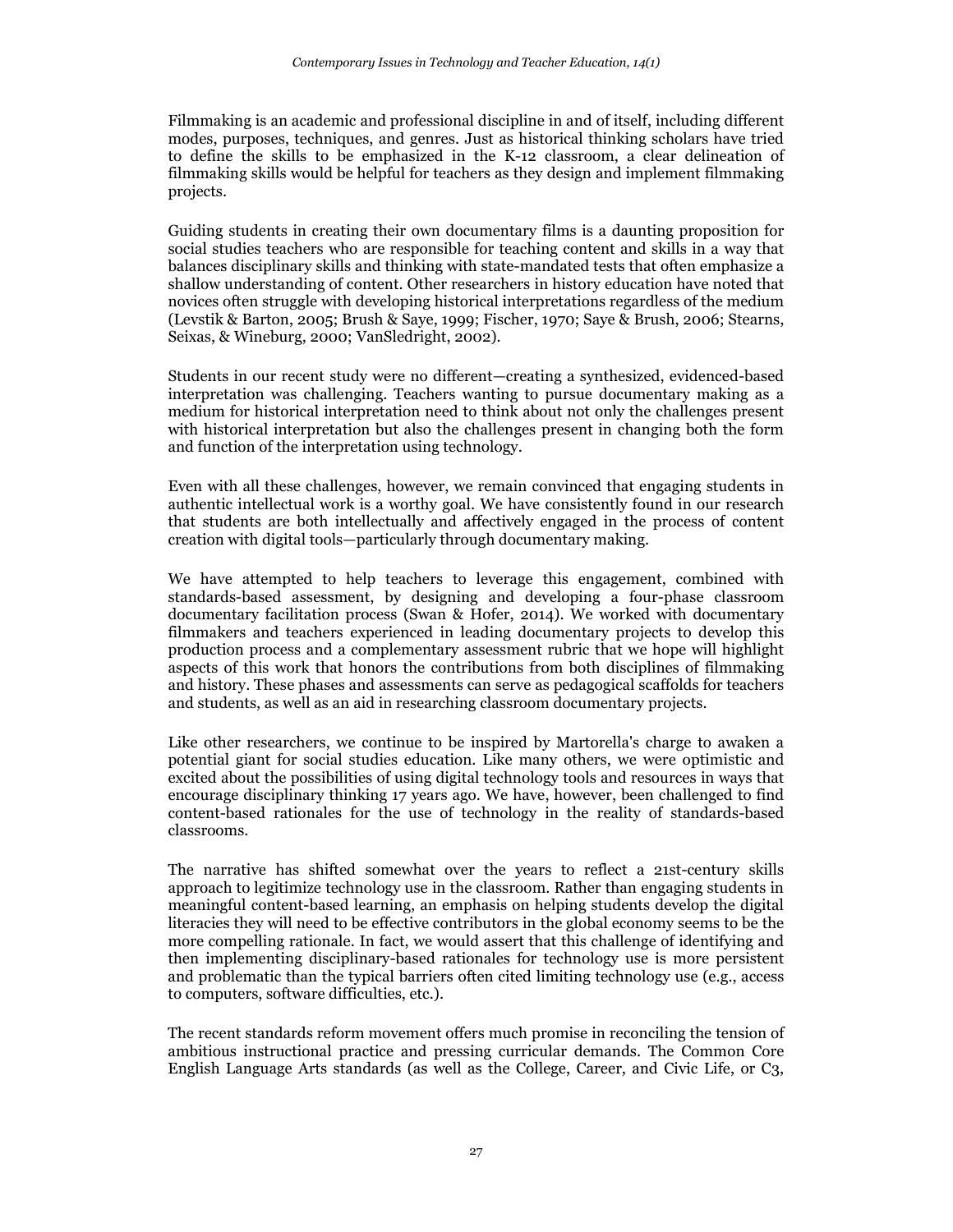Framework for Social Studies States Standards, National Council for the Social Studies, 2013) include an overwhelming emphasis on student skill development and the use of digital technologies to meet these new standards.

For example, in the C3 Framework, students are asked to communicate conclusions using multimodal technologies as a means for producing the results or conclusions of an inquiry (p. 19). In Dimension 2 of the  $C_3$  Framework, students are expected to use a variety of discipline-specific tools to investigate the four core social studies disciplines of civics, economics, geography, and history (p. 41).

Aligning with the literacy standards, in Dimension 3, students gather sources using Webbased search engines and databases (p. 54), and in Dimension 4, students are encouraged to produce conclusions to their inquiries using a variety of modalities, including documentary making (p. 60).

As these standards are implemented over the next 15 years, teachers will be not only encouraged, but required to think about the ways in which technology can support these new aims. As teacher educators, we can work alongside teachers as they navigate these challenges and determine which digital technology tools and resources are best aligned to disciplinary skills and support students' curriculum-based learning needs. Perhaps this convergence of sweeping reforms brought on by the standards movement and a more mature educational technology research agenda will create an environment that will further rouse the giant from its slumber.

## **References**

Atkinson, T. (2010). Virtual worlds. In A. Hirumi (Ed.), *Playing games in school: Video games and simulations for primary and secondary education* (pp. 381-408). Eugene, OR: International Society for Technology in Education.

Black, P., & William, D. (1998, October). Inside the black box: Raising standards through classroom assessment. Phi Delta Kappa, 1-12. Retrieved from [http://faa](http://faa-training.measuredprogress.org/documents/10157/15652/InsideBlackBox.pdf)[training.measuredprogress.org/documents/10157/15652/InsideBlackBox.pdf](http://faa-training.measuredprogress.org/documents/10157/15652/InsideBlackBox.pdf)

Devlin-Scherer, R., & Sardone, N. B. (2010). Digital simulation games for social studies classrooms. *The Clearing House, 83*(4), 138-144. [doi:10.1080/00098651003774836](http://www.tandfonline.com/doi/pdf/10.1080/00098651003774836)

Fischer, D.H. (1970). *Historians' fallacies: Toward a logic of historical thought.* New York, NY: Harper & Row.

Fitchett, P. G., & Good, A. J. (2012). Teaching genocide through GIS: A transformative approach. *The Clearing House, 85*(3), 87-92[. doi:10.1080/00098655.2011.628713](http://www.tandfonline.com/doi/full/10.1080/00098655.2011.628713#.UuFoubROlpg)

Gentry, J. (2008). E-publishing's impact on learning in an inclusive sixth grade social studies classroom. *Journal of Interactive Learning Research, 19*(3), 455-467.

Grant, S.G. (2003). *History lessons: Teaching, learning, and testing in U.S. high school classrooms*. Mahwah, NJ: Lawrence Erlbaum.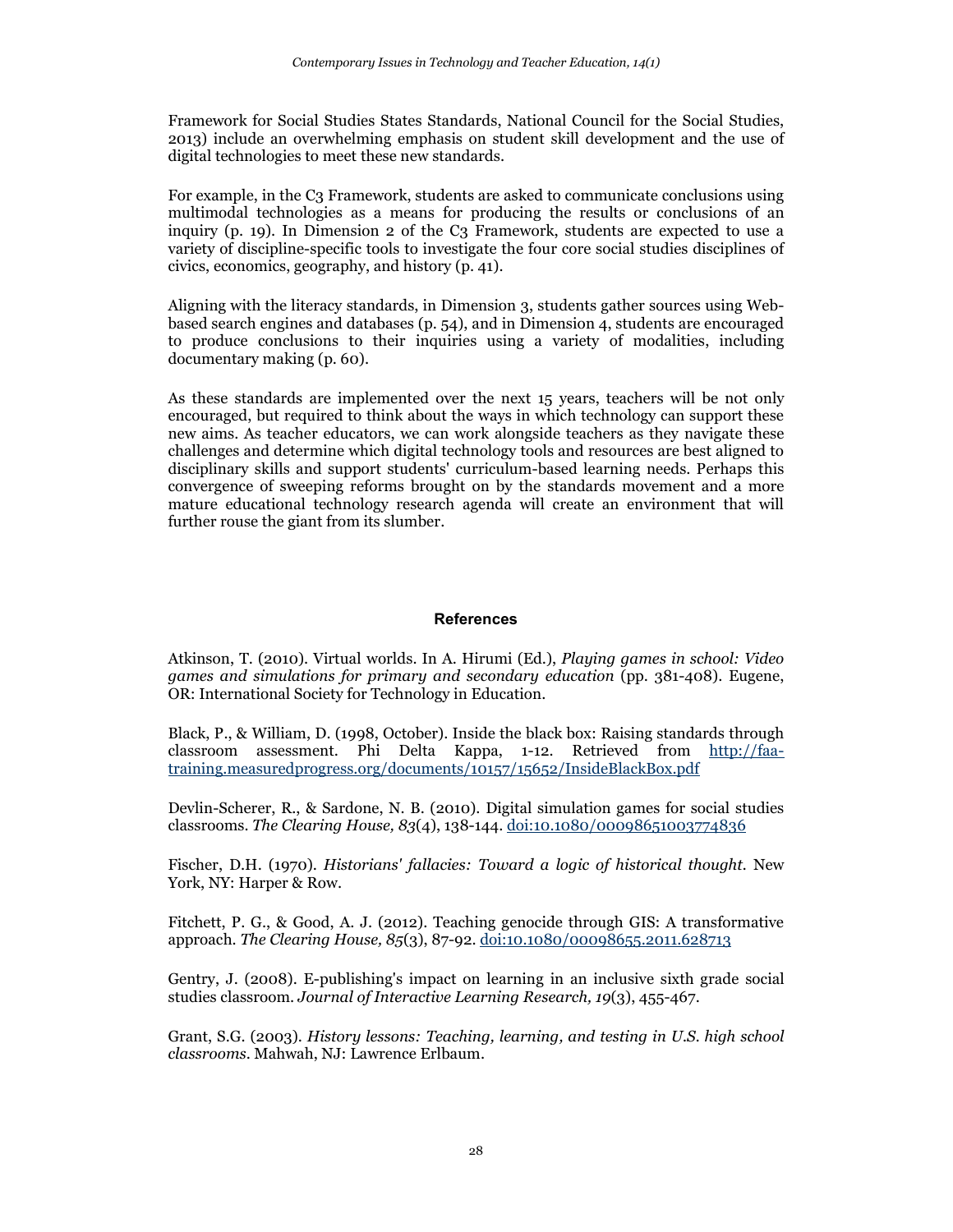Heafner, T. L., & Friedman, A. M. (2008). Wikis and constructivism in secondary social studies: Fostering a deeper understanding. *Computers in the Schools, 25*(3/4), 288-302. [doi:10.1080/07380560802371003](http://www.tandfonline.com/doi/full/10.1080/07380560802371003#.UuFoQbROlpg)

Hobbs, R. (1998). Literacy for the information age. In J. Flood, S. B. Heath, & D. Lapp (Eds.), *Handbook of research on teaching literacy through the communicative and visual arts* (pp. 7-14). New York, NY: Simon & Schuster Macmillan.

Hofer, M., & Swan, K. (2008). Technological pedagogical content knowledge from the ground level: A case study of a middle school digital documentary project. *Journal of Research and Technology Education, 41*(2), 179-200.

Hofer, M., & Swan, K. (2007). [Reprint] Standards, firewalls and general classroom mayhem: Implementing student centered research projects in a social studies classroom. *Contemporary Issues in Technology and Teacher Education, 7*(2). Retrieved from [http://www .citejournal.org/vol7/iss2/socialstudies/article1.cfm](http://www.citejournal.org/vol7/iss2/socialstudies/article1.cfm)

Hostetler, A. L. (2012). Democratic use of blogs and online discussion boards in social studies education. *Social Education, 76*(2), 100-104.

Journell, W. (2009). Maximizing the potential of computer-based technology in secondary social studies education. *Social Studies Research & Practice, 4*(1), 56-70.

Kulla-Abbott, T., & Polman, J. L. (2008). Engaging student voice and fulfilling curriculum goals with digital stories. *THEN, 5*, 38-60. Retrieved from <http://thenjournal.org/feature/160>

Lee, J. K., & Probert, J. (2010). Civilization III and whole-class play in high school social studies. *Journal of Social Studies Research, 34*(1), 1-28.

Levstik, L. S., & Barton, K. C. (2005). *Doing history: Investigating with children in elementary and middle schools* (3rd ed.). New York, NY: Lawrence Erlbaum Associates, Inc.

Martorella, P. H. (1997). Technology and the social studies - or: Which way to the sleeping giant? *Theory and Research in Social Education, 25*(4), 511-514.

McCall, J. (2011). *Gaming the past: Using video games to teach secondary history*. New York, NY: Routledge.

National Council for the Social Studies. (2013). *College*, *career and civic life framework for social studies state standards*. Washington, DC: Author.

National Governors Association Center for Best Practices, Council of Chief State School Officers. (2010). *Common Core State Standards for English language arts & literacy in history/social studies, science, and technical subjects*. Washington DC: National Governors Association Center for Best Practices, Council of Chief State School Officers.

Newmann, F. M., King, M. B., & Carmichael, D. L. (2009). *Teaching for authentic intellectual work: Standards and scoring criteria for teachers' tasks, student performance and instruction.* Minneapolis, MN: Tasora Books.